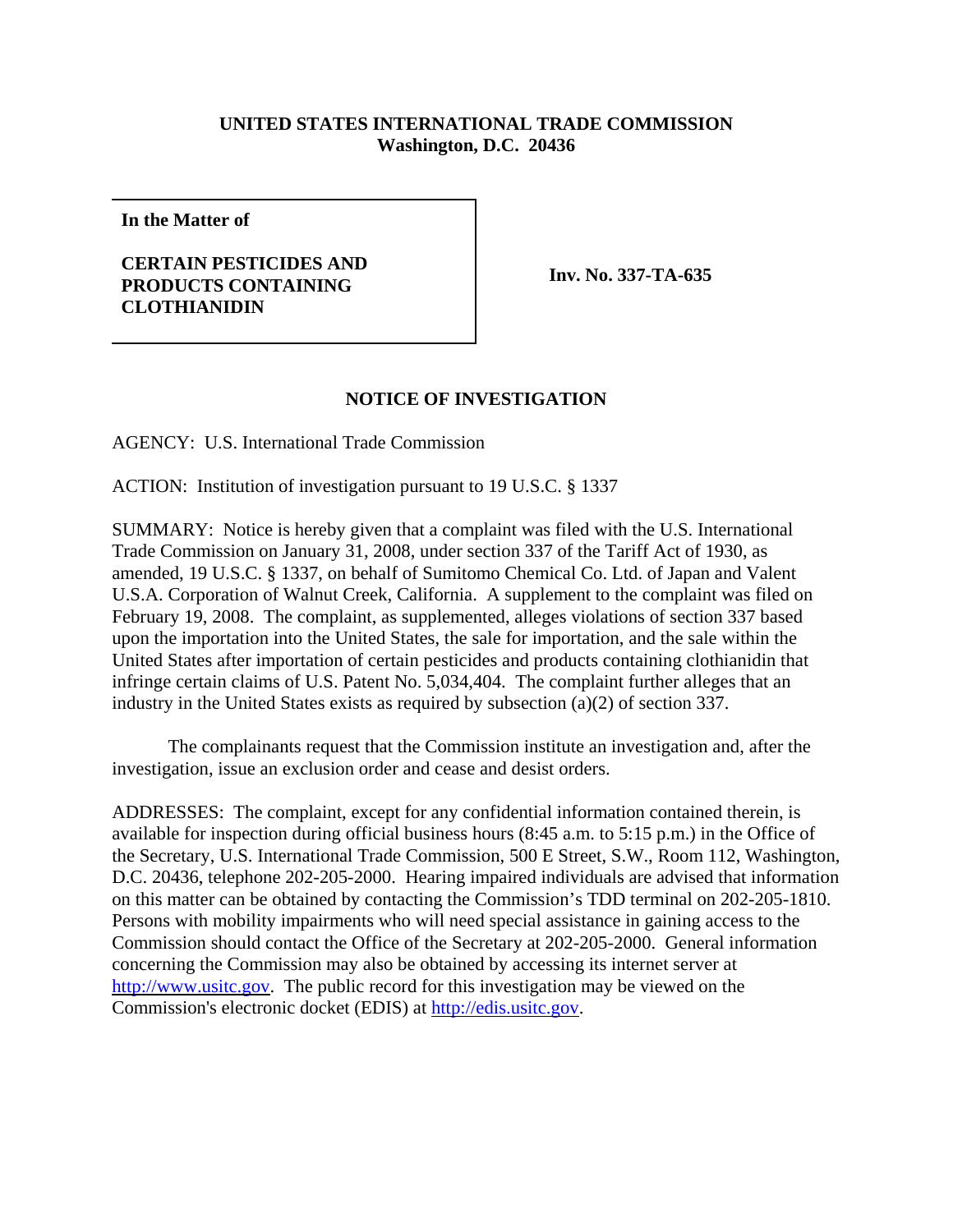FOR FURTHER INFORMATION CONTACT: Vu Q. Bui, Esq., Office of Unfair Import Investigations, U.S. International Trade Commission, telephone (202) 205-2582.

AUTHORITY: The authority for institution of this investigation is contained in section 337 of the Tariff Act of 1930, as amended, and in section 210.10 of the Commission's Rules of Practice and Procedure, 19 C.F.R. § 210.10 (2007).

SCOPE OF INVESTIGATION: Having considered the complaint, the U.S. International Trade Commission, on February 27, 2008, ORDERED THAT –

(1) Pursuant to subsection (b) of section 337 of the Tariff Act of 1930, as amended, an investigation be instituted to determine whether there is a violation of subsection  $(a)(1)(B)$  of section 337 in the importation into the United States, the sale for importation, or the sale within the United States after importation of certain pesticides or products containing clothianidin that infringe one or more of claims 1 and 9 of U.S. Patent No. 5,034,404, and whether an industry in the United States exists as required by subsection (a)(2) of section 337;

(2) For the purpose of the investigation so instituted, the following are hereby named as parties upon which this notice of investigation shall be served:

(a) The complainants are –

Sumitomo Chemical Co. Ltd. Tokyo Sumitomo Twin Building (East) 27-1, Shinkawa 2-chome Chuo-ku, Tokyo 104-8260, Japan

Valent U.S.A. Corporation 1600 Riviera Ave. Suite 200 Walnut Creek, California 94596

(b) The respondents are the following entities alleged to be in violation of section 337, and are the parties upon which the complaint is to be served:

> Syngenta AG Schwarzwaldallee 215 4058 Basel, Switzerland

Syngenta India Ltd.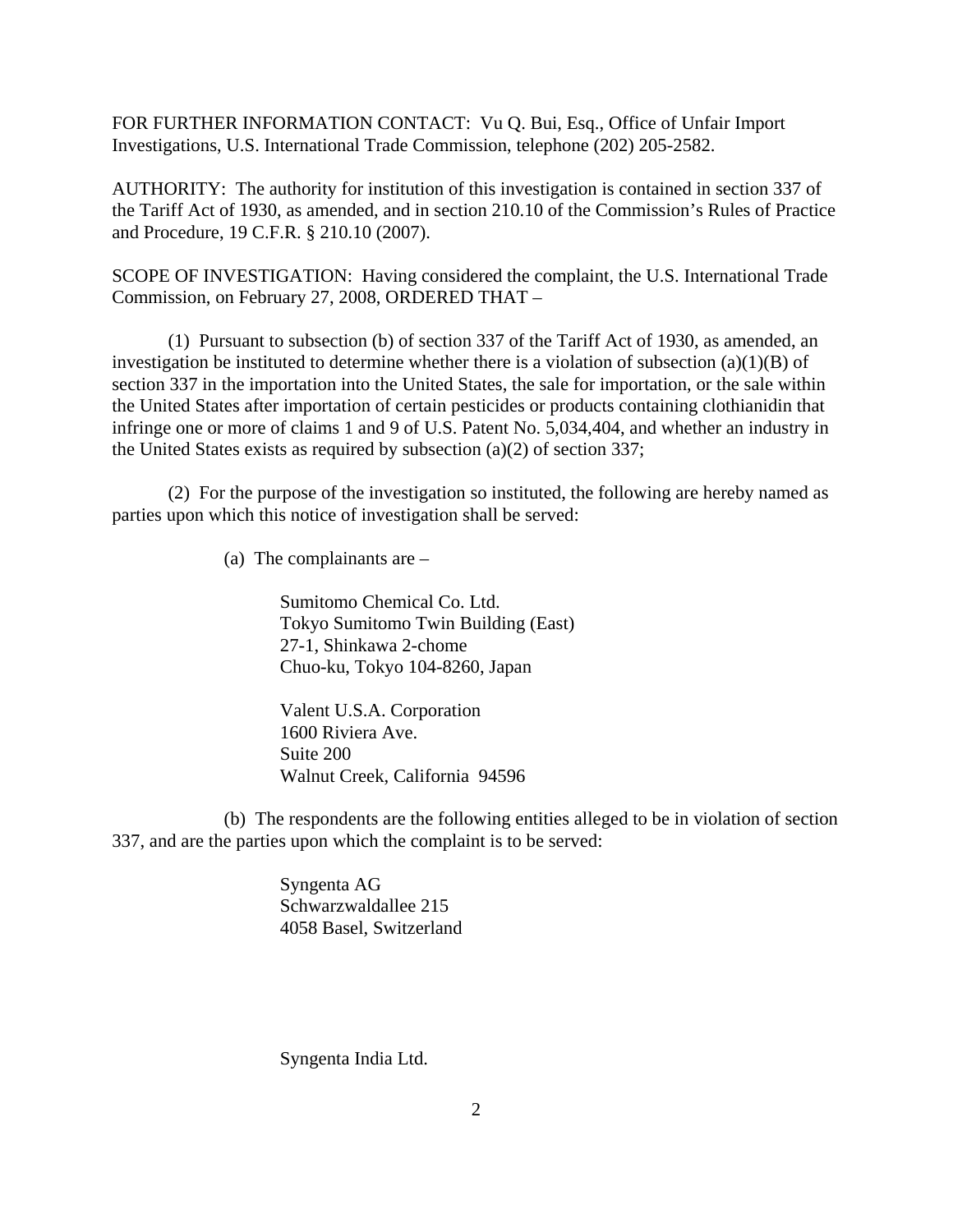Crop Protection Sector Royal Insurance Building 14, J. Tata Road Mumbai 400 020, India

Syngenta Corp. 2200 Concord Pike Wilmington, Delaware 19803

Syngenta Seeds Inc. 7500 Olson Memorial Highway Golden Valley, Minnesota 55427

Syngenta Crop Protection Inc. 410 S. Swing Rd. Greensboro, North Carolina 27409

Garst Seed Co.  $2369$   $330<sup>th</sup>$  Street Slater, Iowa 50244

Golden Harvest Seeds, Inc. 100JC Robinson Blvd. Waterloo, Nebraska 68130

(c) The Commission investigative attorney, party to this investigation, is Vu Q. Bui, Esq., Office of Unfair Import Investigations, U.S. International Trade Commission, 500 E Street, S.W., Room 401, Washington, D.C. 20436; and

(3) For the investigation so instituted, the Honorable Charles E. Bullock is designated as the presiding administrative law judge.

Responses to the complaint and the notice of investigation must be submitted by the named respondents in accordance with section 210.13 of the Commission's Rules of Practice and Procedure, 19 C.F.R. § 210.13. Pursuant to 19 C.F.R. §§ 201.16(d) and 210.13(a), such responses will be considered by the Commission if received not later than 20 days after the date of service by the Commission of the complaint and the notice of investigation. Extensions of time for submitting responses to the complaint and the notice of investigation will not be granted unless good cause therefor is shown.

Failure of a respondent to file a timely response to each allegation in the complaint and in this notice may be deemed to constitute a waiver of the right to appear and contest the